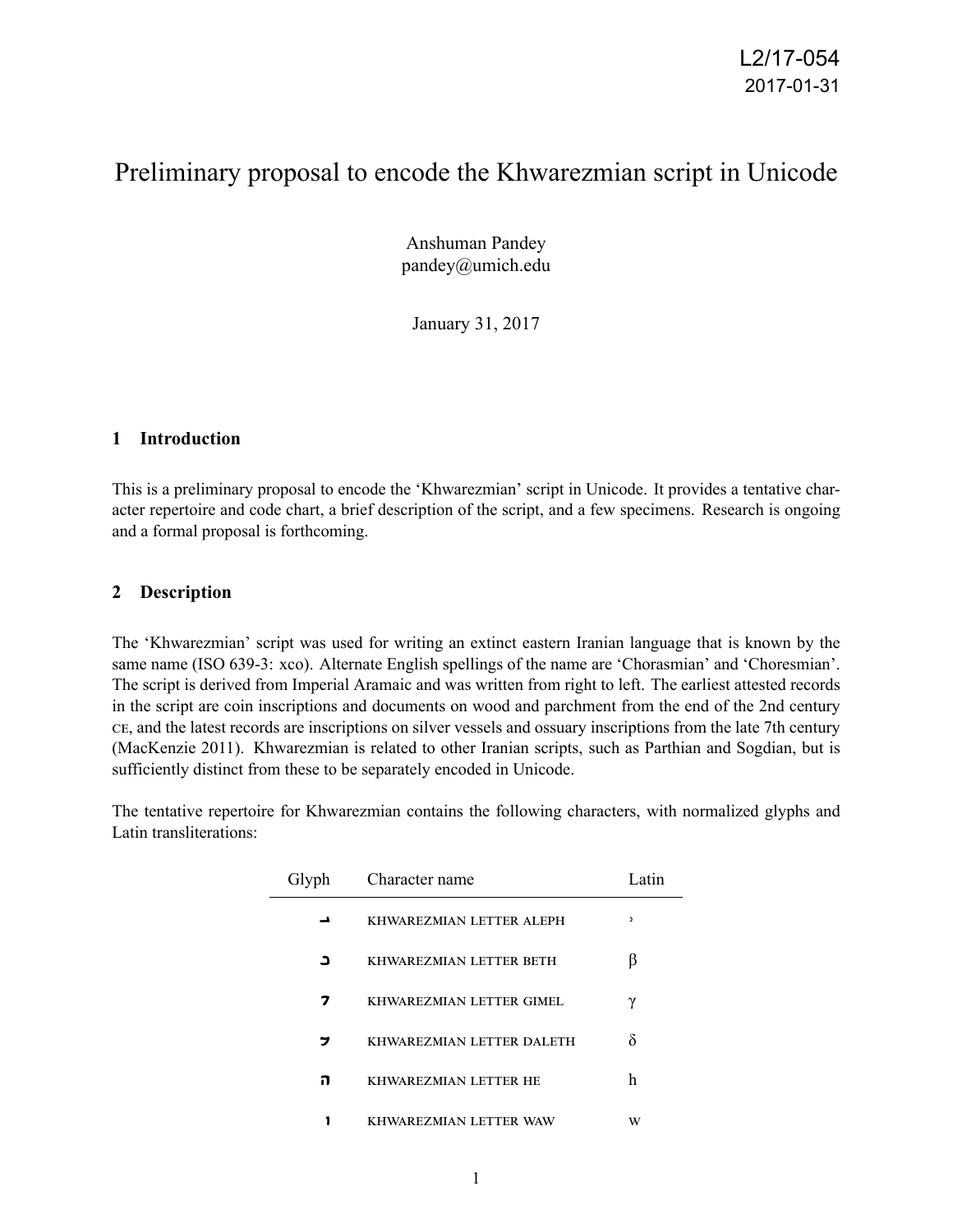| 1            | KHWAREZMIAN LETTER ZAYIN       | Z            |
|--------------|--------------------------------|--------------|
| ກ            | KHWAREZMIAN LETTER HETH        | X            |
| $\mathbf{J}$ | KHWAREZMIAN LETTER YODH        | y            |
| لا           | KHWAREZMIAN LETTER KAPH        | k            |
| - 1          | KHWAREZMIAN LETTER LAMEDH      | $\delta$ ; L |
| D            | KHWAREZMIAN LETTER MEM         | m            |
| J            | KHWAREZMIAN LETTER NUN         | $\mathsf{n}$ |
| כ            | KHWAREZMIAN LETTER SAMEKH      | S            |
| פ            | KHWAREZMIAN LETTER PE          | p            |
| У            | KHWAREZMIAN LETTER RESH        | r            |
| ᄇ            | <b>KHWAREZMIAN LETTER SHIN</b> | š            |
| σ            | KHWAREZMIAN LETTER TAW         | t            |

The following features have been identified:

- 1. The letters *teth*, *ayin*, *sadhe*, *qoph* do not appear to be used in the script.
- 2. Variant forms are attested for some letters, eg.  $\pi$  for  $\pi$  *mem*;  $\mu$  for  $\mu$ *shin*.
- 3. Two adjacent letters are often rendered as ligatures, eg. *aleph* + *waw*; *aleph* + *yodh*; *aleph* + *resh*; *lamedh* + *kaph*; *samekh* + *yodh*. Such behavior appears to occur with certain letters, such as *aleph*. It is unclear at present if this is a regular behavior of a particular letter, a common feature of the script, or the result of inscriptional practices.
- 4. Nesting of some letter combinations is common. As *aleph* is consistently written above the baseline, in several inscriptions when *aleph* follows *kaph*, is it written above the stroke of the latter: *kaph* + *aleph*, as in the word *MLKʾ* "king".
- 5. Numerical signs and punctuation do not appear in the materials consulted thus far.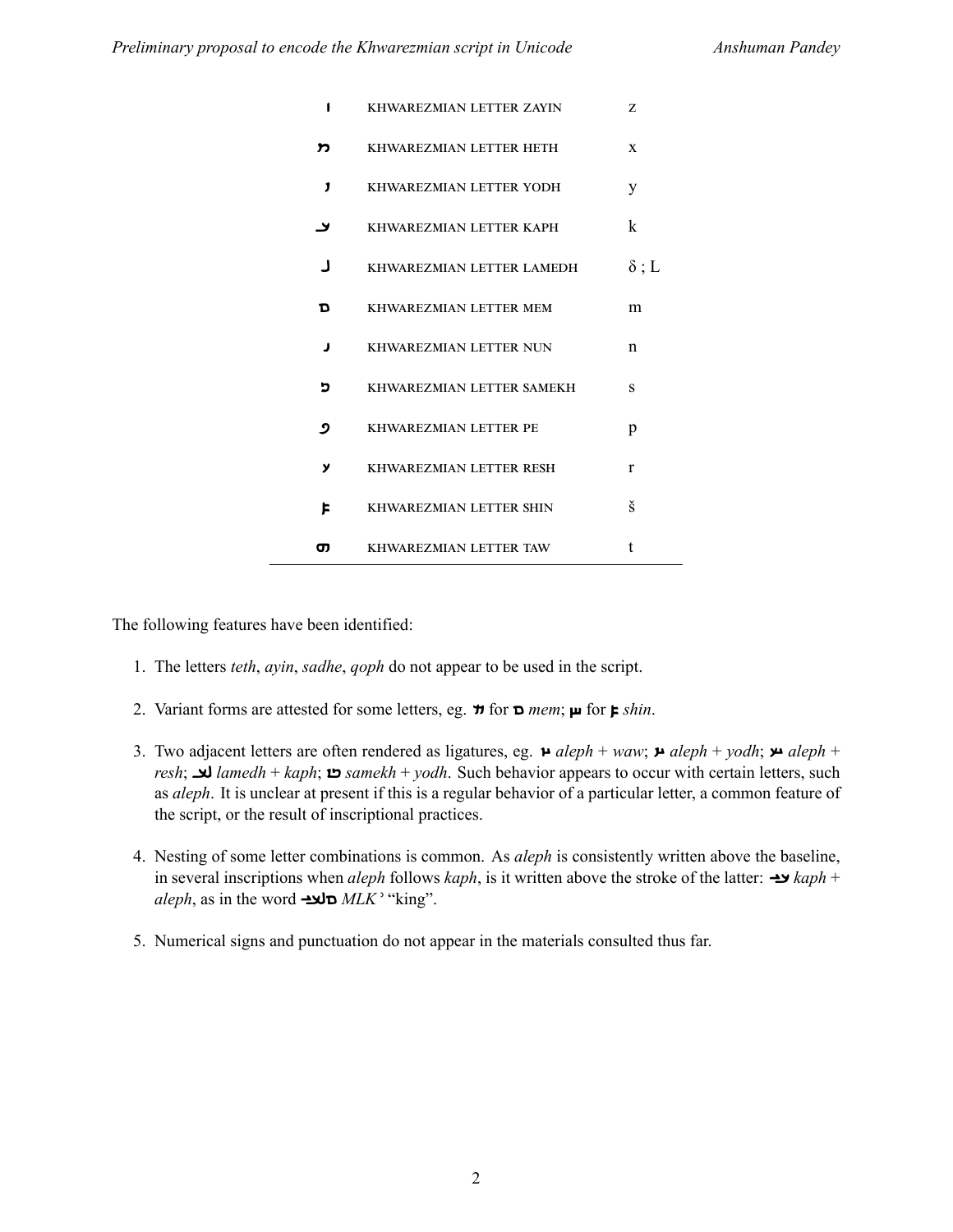#### **2.1 Tentative Character Data**

In the format of UnicodeData.txt:

```
xx00;KHWAREZMIAN LETTER ALEPH;Lo;0;R;;;;;N;;;;;;
xx01;KHWAREZMIAN LETTER BETH;Lo;0;R;;;;;N;;;;;
xx02;KHWAREZMIAN LETTER GIMEL;Lo;0;R;;;;;N;;;;;
xx03;KHWAREZMIAN LETTER DALETH;Lo;0;R;;;;;N;;;;;
xx04;KHWAREZMIAN LETTER HE;Lo;0;R;;;;;N;;;;;
xx05;KHWAREZMIAN LETTER WAW;Lo;0;R;;;;;N;;;;;
xx06;KHWAREZMIAN LETTER ZAYIN;Lo;0;R;;;;;N;;;;;;
xx07; KHWAREZMIAN LETTER HETH; Lo; 0; R;;;;;;N;;;;;
xx08;<reserved>
xx09;KHWAREZMIAN LETTER YODH;Lo;0;R;;;;;N;;;;;
xx0A;KHWAREZMIAN LETTER KAPH;Lo;0;R;;;;;N;;;;;
xx0B;KHWAREZMIAN LETTER LAMEDH;Lo;0;R;;;;;N;;;;;
xx0C;KHWAREZMIAN LETTER MEM;Lo;0;R;;;;;N;;;;;
xx0D;KHWAREZMIAN LETTER NUN;Lo;0;R;;;;;N;;;;;
xx0E;KHWAREZMIAN LETTER SAMEKH;Lo;0;R;;;;;N;;;;;
xx0F;<reserved>
xx10;KHWAREZMIAN LETTER PE;Lo;0;R;;;;;N;;;;;
xx11;<reserved>
xx12;<reserved>
xx13;KHWAREZMIAN LETTER RESH;Lo;0;R;;;;;N;;;;;;
xx14;KHWAREZMIAN LETTER SHIN;Lo;O;R;;;;;;;;;;;;
xx15;KHWAREZMIAN LETTER TAW;Lo;0;R;;;;;N;;;;;
```
#### **3 References**

"Coins of Central Asia". http://www.sogdcoins.narod.ru/english/khwarezm/coins.html

- Humbach, Helmut. 2011 [1998]. "Epigraphy i. Old Persian and Middle Iranian epigraphy". *Encyclopædia Iranica*, vol. VIII, fasc. 5, pp. 478–488. http://www.iranicaonline.org/articles/epigraphy-i
- MacKenzie, D. N. 2011 [1991]. "Chorasmia iii. The Chorasmian Language." *Encyclopædia Iranica*, vol. V, pp. 517–520. http://www.iranicaonline.org/articles/chorasmia-iii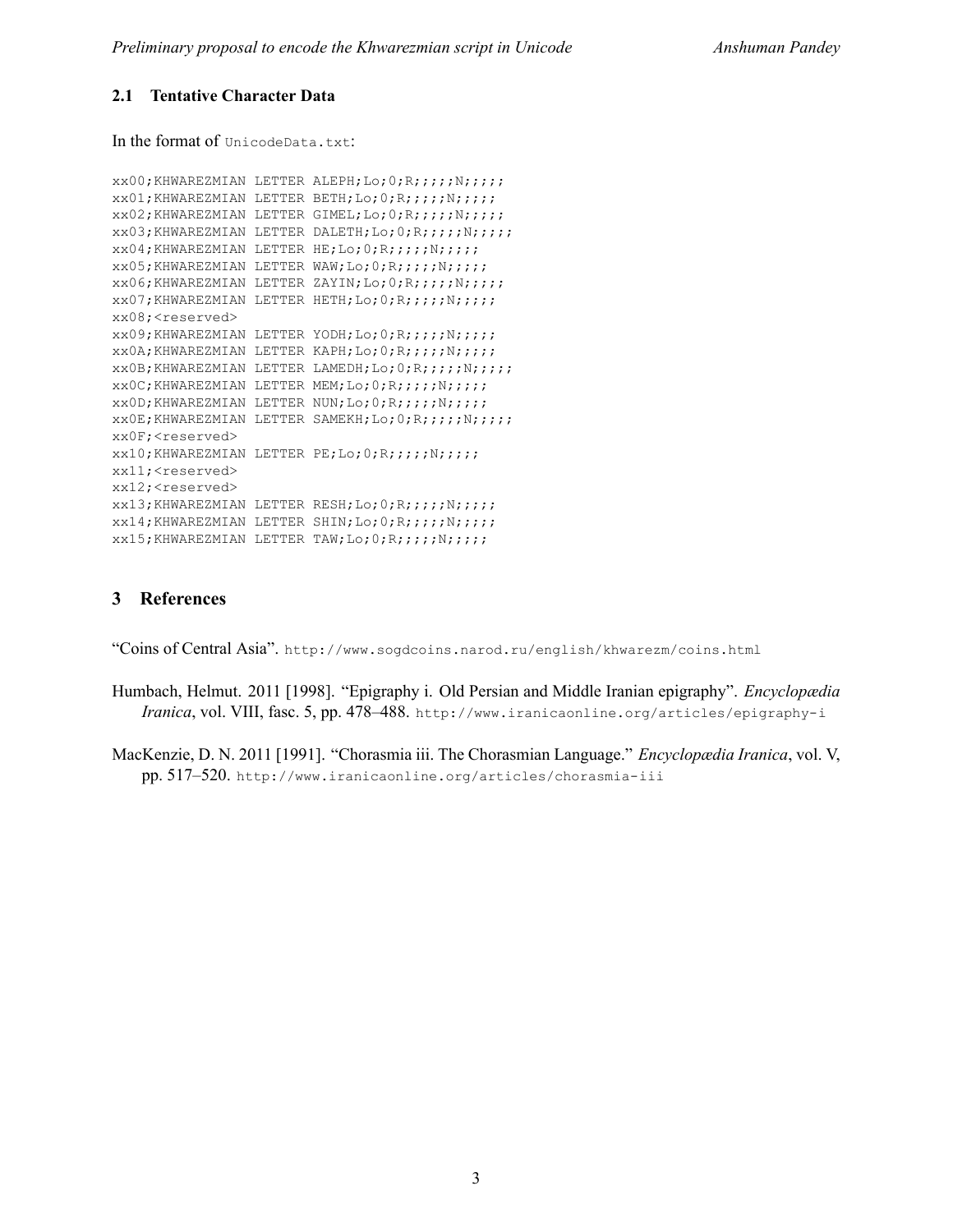## **10F00 Khwarezmian 10F1F**

|                | 10F0  | 10F1       |
|----------------|-------|------------|
|                |       |            |
|                | A     | ς          |
| 0              |       |            |
|                | 10F00 | 10F10      |
|                |       |            |
| 1              |       |            |
|                |       |            |
|                | 10F01 |            |
|                |       |            |
| $\overline{c}$ | 2     |            |
|                |       |            |
|                | 10F02 |            |
|                |       |            |
| 3              | フ     | у          |
|                | 10F03 | 10F13      |
|                |       |            |
|                |       |            |
| 4              | ה     | F          |
|                | 10F04 | 10F14      |
|                |       |            |
|                |       |            |
| 5              |       | ີ <b>ຕ</b> |
|                | 10F05 | 10F15      |
|                |       |            |
|                |       |            |
| 6              |       |            |
|                | 10F06 |            |
|                |       |            |
|                |       |            |
| 7              | מ     |            |
|                | 10F07 |            |
|                |       |            |
|                |       |            |
|                |       |            |
| 8              |       |            |
|                |       |            |
|                |       |            |
|                | 1     |            |
| 9              |       |            |
|                | 10F09 |            |
|                |       |            |
|                |       |            |
|                | 10F0A |            |
|                |       |            |
|                |       |            |
| B              |       |            |
|                |       |            |
|                | 10F0B |            |
|                |       |            |
| С              | D     |            |
|                | 10F0C |            |
|                |       |            |
|                |       |            |
| D              |       |            |
|                | 10F0D |            |
|                |       |            |
|                |       |            |
| F              |       |            |
|                | 10F0E |            |
|                |       |            |
|                |       |            |
| F              |       |            |

### **Letters**

| 10F00 | ⊐           | KHWAREZMIAN LETTER ALEPH  |
|-------|-------------|---------------------------|
| 10F01 | C           | KHWAREZMIAN LETTER BETH   |
| 10F02 | 7           | KHWAREZMIAN LETTER GIMEL  |
| 10F03 | י           | KHWAREZMIAN LETTER DALETH |
| 10F04 | ่ก          | KHWAREZMIAN LETTER HE     |
| 10F05 | 1           | KHWAREZMIAN LETTER WAW    |
| 10F06 | 1           | KHWAREZMIAN LETTER ZAYIN  |
| 10F07 | ŋ           | KHWAREZMIAN LETTER HETH   |
| 10F08 | $\boxtimes$ | <reserved></reserved>     |
| 10F09 | 1           | KHWAREZMIAN LETTER YODH   |
| 10F0A | ⊿           | KHWAREZMIAN LETTER KAPH   |
| 10F0B | ┚           | KHWAREZMIAN LETTER LAMEDH |
| 10F0C | D           | KHWAREZMIAN LETTER MEM    |
| 10F0D | J           | KHWAREZMIAN LETTER NUN    |
| 10F0F | כ           | KHWAREZMIAN LETTER SAMEKH |
| 10F0F | $\boxtimes$ | <reserved></reserved>     |
| 10F10 | و           | KHWAREZMIAN LETTER PE     |
| 10F11 | Þ           | <reserved></reserved>     |
| 10F12 | $\boxtimes$ | <reserved></reserved>     |
| 10F13 | y           | KHWAREZMIAN LETTER RESH   |
| 10F14 | Þ           | KHWAREZMIAN LETTER SHIN   |

10F15 **o** KHWAREZMIAN LETTER TAW

*Printed using UniBook™ (http://www.unicode.org/unibook/)*